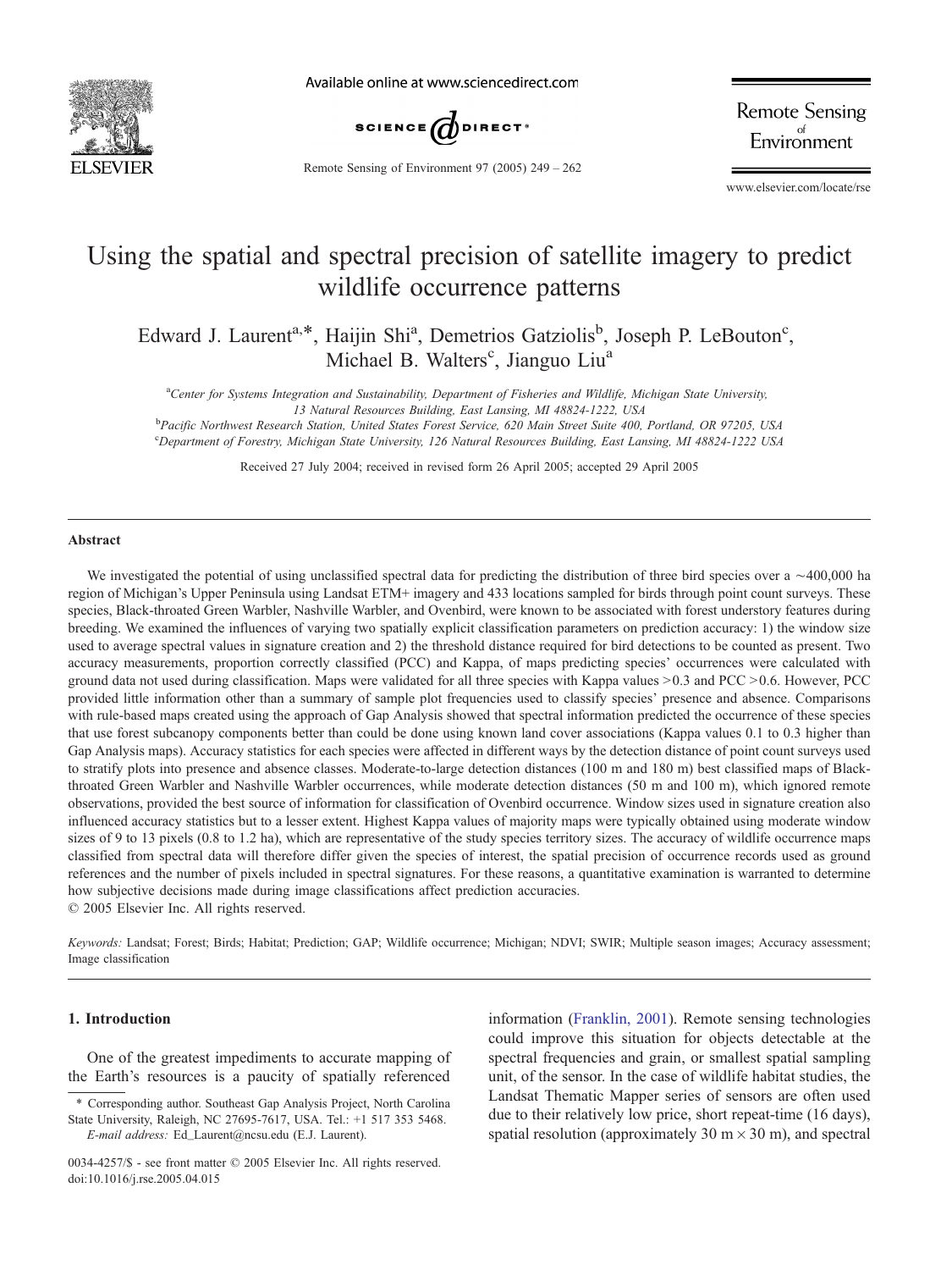resolution capable of detecting differences in vegetation ([Lillesand & Kiefer, 1999\)](#page-12-0).

Landsat imagery is often used to map wildlife distribution patterns indirectly. This is accomplished by first classifying images into land cover categories and then reclassifying land cover categories for wildlife occurrence by using known vegetation affinities of each species (e.g., [Morrison et al.,](#page-12-0) 1992; Scott et al., 1993). In order to characterize land cover, however, a classification scheme must be used to instruct image processing software how to aggregate pixels of remotely sensed imagery into discrete categories.

Land cover classification schemes divide continuous ecological gradients ([Austin, 1985; Whittaker, 1956\)](#page-11-0) into compositionally distinct features to achieve an objective ([Foody, 1999; Townsend, 2000; Zube, 1987\)](#page-11-0). While this allows large regions to be divided in ways that humans can understand, wildlife often perceive and respond to landscape heterogeneity in substantially different ways ([Johnson et al.,](#page-11-0) 1992, Tang & Gustafson, 1997). For example, rather than choosing habitat based on a particular forest type or age class, some bird species select for understory vegetation or forest structure ([Anders et al., 1998; Probst et al., 1992; Stouffer &](#page-11-0) Bierregaard, 1995). Thus, most land cover classifications have limited utility for predicting patterns of these species' occurrences. Similarly, when classification schemes do not include key habitat features under selection by target species, investigations into the dependence of wildlife species' occurrences on land cover classes are not likely to identify causal mechanisms underlying the observed distributions ([Wiens et al., 2002\)](#page-12-0). Thus, the disparity between human and wildlife perceptions of and responses to landscape heterogeneity can add substantial error into statistical analyses and management prescriptions.

In attempts to minimize predictive errors potentially fostered by inappropriate or inaccurate land cover maps, a logical approach to extrapolating patterns of wildlife distributions across large areas is to directly classify imagery for an individual species' occurrence using raw spectral reflectance data. Using this approach, spectral characteristics of locations where species are known to occur are employed when extrapolating their distributions. The underlying assumption is that species' occurrences can be predicted by spectrally detectable components of their habitat. A benefit to this approach is that distribution maps are classified using all occurrence locations separately yet simultaneously, therefore no global model relating spectral variables to occurrence sites need be assumed.

This direct approach to mapping wildlife distributions is growing in popularity (e.g., [Conner, 2002; Hepinstall &](#page-11-0) Sader, 1997; Jenkins et al., 2003a; Laurent et al., 2002). While such studies indicate the potential for bypassing a land cover map, they have not yet provided a strong methodological test of raw satellite imagery's capability to map species' distributions. Some of the choices made by the authors during classification were arbitrary and no framework was established for investigating the influence of these

choices, or the range of possible choices on prediction accuracy.

Several decisions must be made during image analyses in order to extrapolate the results of presence/absence surveys across a landscape using spectral information. Some options include the type of imagery, the classification scheme, the method of classification, the choice of pixels used to represent classes, and the parameter values (both spatial and spectral) used to classify maps. While these choices could be described as the "art" of image processing, it is also possible to place them within a hypothesis-testing framework to quantify their effects on prediction accuracy.

To investigate the influence different choices in classification options have on predicting wildlife occurrence maps, we have created a software program (PHASE1) as the first phase in the development of a Habitat Analysis By Iterative CLASSification procedure (HABICLASS). The purpose of HABICLASS is to minimize anthropocentric classification bias when predicting wildlife distribution patterns (first phase) and to determine causes of the predicted patterns (second phases). PHASE1 was created to make the prediction phase methodologically rigorous through the use of statistical models. This is accomplished by creating maps of species' occurrence patterns, iteratively modifying classification methods used to create the maps, and evaluating divergences in prediction accuracies of maps created in different ways. The goal therefore is to identify better means of improving prediction accuracy within a strong inference framework. Here we use PHASE1 of HABICLASS to predict forest bird occurrence with the spatial precision of Landsat imagery. Although these analyses are conducted using spectral data, PHASE1 may be used in combination with any raster dataset.

PHASE1 is superficially similar to other image classification software. It is used to create a spectral signature for each field plot describing grid values at that location. These signatures are then used to identify spectrally similar pixels and classify them into categories to create a thematic map. PHASE1 differs from many other image classification software through its application of cross-validation to stratify and repeatedly sample random subsets of signatures. As a result, a group of maps, rather than a single map, are created from a set of reference plots. The accuracy of the group of maps can then be summarized to describe a statistical distribution of accuracy for comparisons with maps made through other methods. However, reference data for this approach need to be spatially compatible to deny the introduction of scale or aggregation effects ([Dutilleul, 1998;](#page-11-0) Dutilleul & Legendre, 1993) that could influence class descriptions. Reference data used in signature creation should therefore describe the same size area, or grain, for proper use within the PHASE1 classification framework.

To ensure grain equivalency within datasets used in PHASE1, we developed a Grain Representative Assessment and INventory protocol (GRAIN). GRAIN permits a perpixel extrapolation of spatially referenced survey data across large areas with the spatial and spectral precision of satellite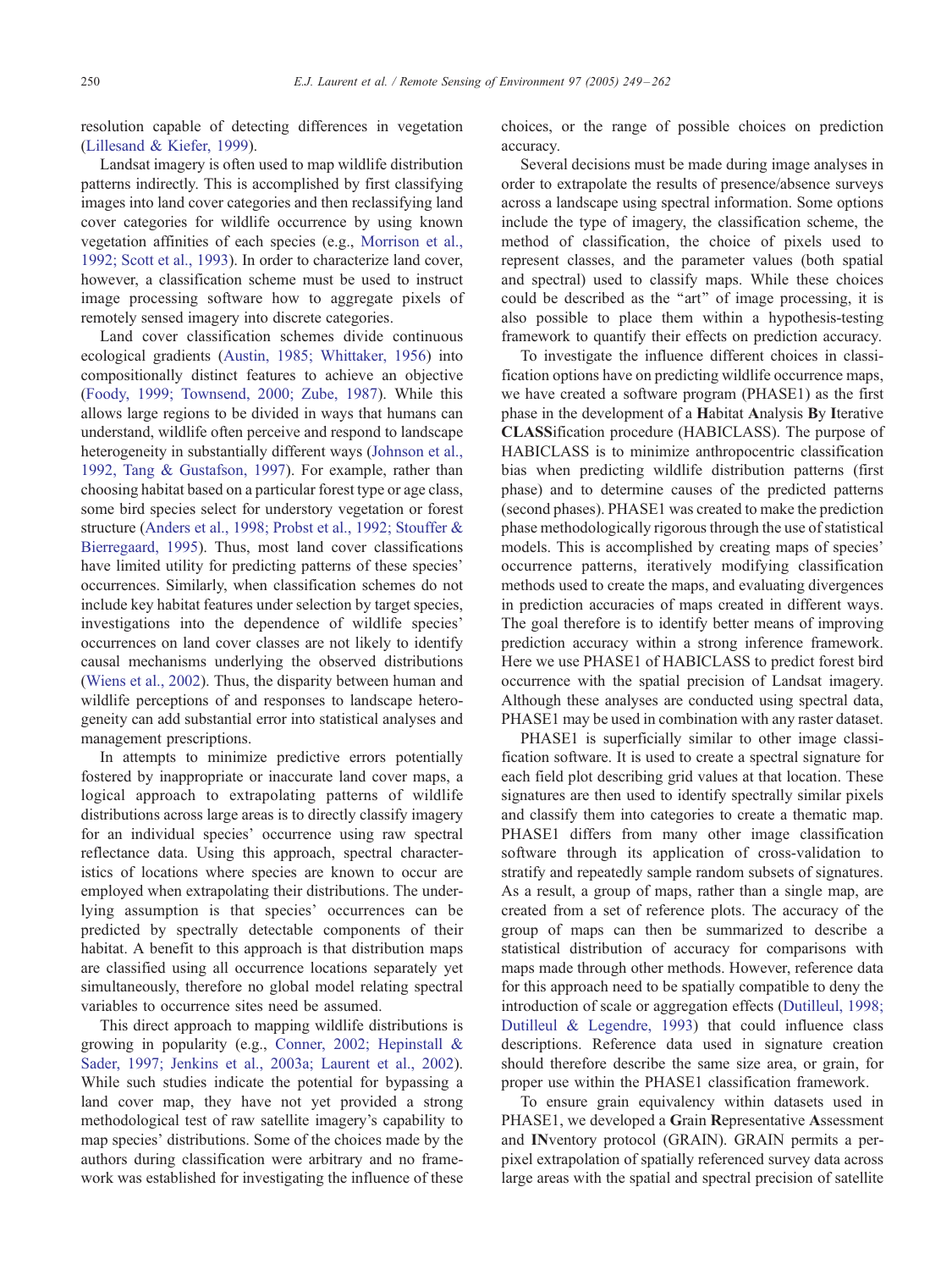<span id="page-2-0"></span>imagery. For bird point count surveys, GRAIN requires the surveyor's location be georeferenced and the distance between the surveyor and each bird recorded. The georeferenced position is employed to identify the pixel used for signature development in PHASE1. Species presence and absence at those locations define classes used in supervised image classification. However, proximity thresholds (hereafter referred to as detection distances) can be set to exclude species detected beyond specified distances from observers, effectively converting a presence location into an absence. In addition to pixels overlapping georeferenced locations, signatures may also contain values for pixels surrounding the georeferenced position if they meet specified spatial and spectral criteria. Such decisions made during image classification can be iteratively modified, allowing the analyst to repeatedly tune the classification parameters and create a series of maps for investigating the influence of these choices on map accuracies.

The goal of this study was to identify methods of image classification that could predict the regional occurrence of Neotropical migrant warblers with the spectral and spatial precision of Landsat 7 ETM+ imagery and independent from any other system for categorizing the landscape (e.g., land cover maps). Furthermore, we were interested in whether this method could obtain results comparable to Gap Analysis ([Donovan et al., 2004; Scott et al., 1993\)](#page-11-0). Gap Analysis is used to classify maps representing species' fundamental niches ([Hepinstall et al., 2002,](#page-11-0) Gap maps), or areas of potential but not necessarily occupied habitat, using known species-habitat associations, land cover data and expert knowledge within a geographic information system. Land cover maps provide the foundation for most predictions within the Gap framework. Thus, comparisons of spectrally derived species' occurrence maps with Gap maps provide a useful and contemporary reference for how well Landsat imagery can be used to directly predict species' occurrences.

Our specific questions were 1) do individual pixels of Landsat 7 ETM+ imagery contain some of the information needed to predict the occurrence of forest bird species, especially those that select for understory conditions during the breeding season? If the answer to question (1) is yes, then 2) can we identify the influence of detection distances for categorizing species occurrence and alternative classification options on prediction accuracy, and 3) how does the accuracy of spectrally derived maps compare to those created from land cover maps using the methods of Gap Analysis?

We used the GRAIN protocol to collect ground reference data of bird occurrence over a large forested region. PHASE1 was employed to automate signature creation describing surveyed plots and classify maps predicting species occurrence. We also examined the influence of varying two spatially explicit classification parameters on prediction accuracy: 1) the window size used to average spectral values in signature creation, and 2) the threshold distance required for bird detections to be counted as present. The accuracy of maps predicting species' occurrences was validated with ground data not used during classification and compared with the accuracy of recent Gap maps. Accuracy was assessed using two common measures, and the information content of these measures was compared.

# 2. Methods

# 2.1. Study region

The study region is located in Michigan's Upper Peninsula, USA and includes parts of five counties (Baraga, Dickinson, Iron, Menominee, and Marquette; Fig. 1A). This



Fig. 1. The study region lies within a single Landsat 7 ETM+ scene and contains parts of five counties in Michigan's Upper Peninsula (A). Within the study region (B), randomly selected landscape units (C; township sections or USGS QQQs with coarse land cover classes within landscape units shown as shades of gray) define areas for the selection of specific plots (D; overview showing different tree species) for bird occurrence surveys. Plots were sampled with a minimum 30-m radius from plot centers (D; large circle), so that a single Landsat 7 ETM+ pixel (D; square) falling within this area could be precisely characterized.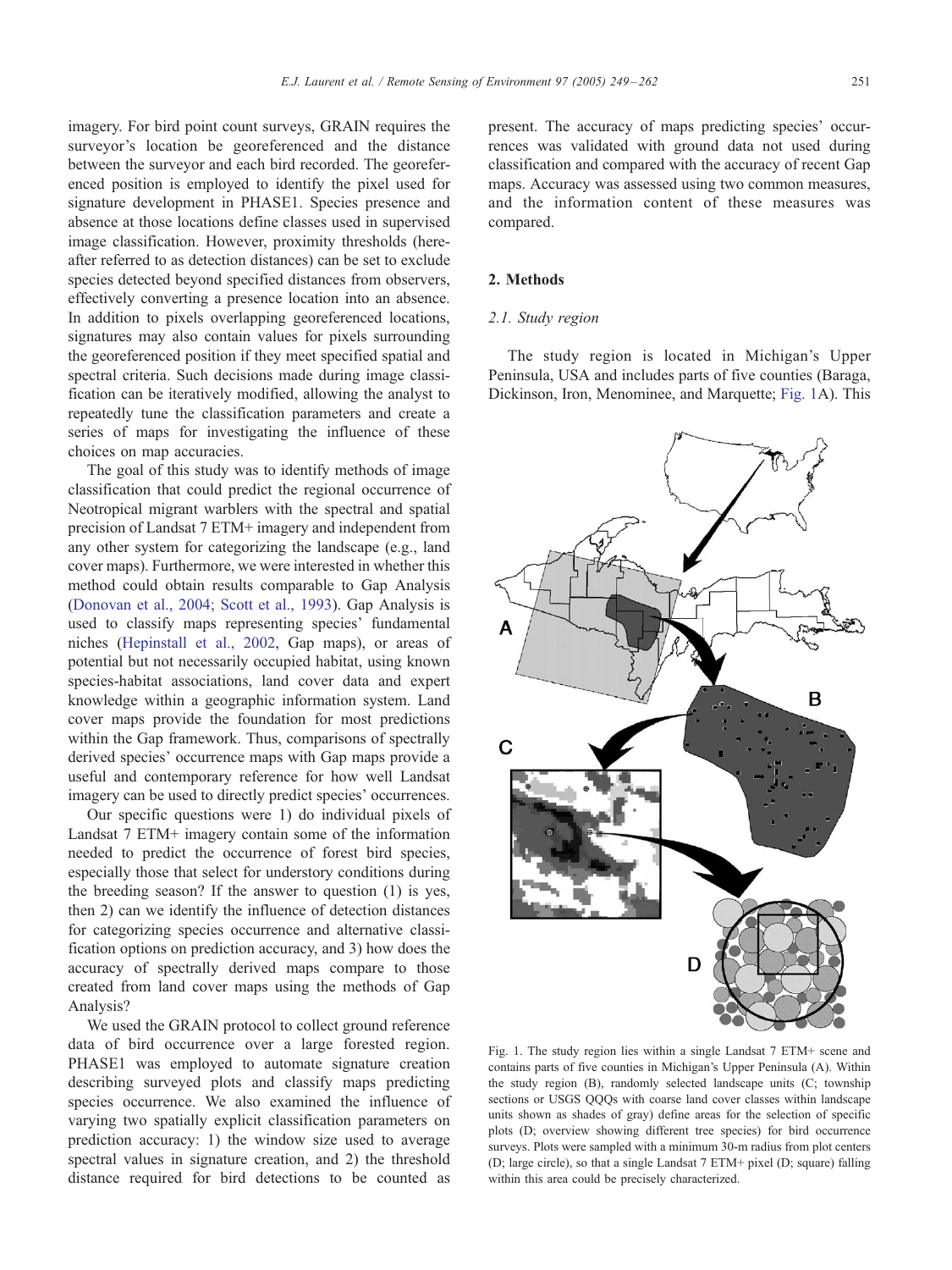region covers ~400,000 ha or approximately 11% of a single Landsat 7 ETM+ scene (Path 24 Row 28). A majority of the land is owned by state government and industry with management primarily focused on wood production. The study region is an ecologically diverse landscape characterized by a spatial mosaic of forest stands that include upland hardwoods (sugar maple (Acer saccharum), quaking aspen (Populus tremuloides), yellow birch (Betula alleghaniensis), basswood (Tilia americana)), lowland hardwoods (black ash (Fraxinus nigra), red maple (Acer rubrum)), lowland conifers (northern white cedar (*Thuja occidentalis*), black and white spruce (Picea mariana and Picea glauca), tamarack (Larix laricina)) and upland conifers (European larch (Larix deciduosa), eastern hemlock (Tsuga canadensis), red and jack pine (Pinus resinosa and Pinus banksiana)). Besides the influence of glacial topography and other edaphic factors, the composition and structure of canopy and understory vegetation has high spatial variability due to differences in forest management practices and gradients of deer browsing pressure ([Albert, 1995; Van](#page-11-0) Deelen et al., 1996).

## 2.2. Study species

We chose three bird species for analysis (Latin name and American Ornithologists' Union four-letter code): Blackthroated Green Warbler (Dendroica virens; BTNW), Nashville Warbler (Vermivora ruficapilla; NAWA), and Ovenbird (Seiurus aurocapillus; OVEN). All three of our study species commonly breed in deciduous and mixed forests of northern North America and select territories on the basis of subcanopy composition and structure in addition to dominant overstory components ([Collins, 1981; Collins, et](#page-11-0) al., 1982; Dunn & Garrett 1997; Morse, 1976). These birds perceive and respond to landscapes at a small spatial grain for many functional reasons including those related to niche partitioning and territory delineation ([MacArthur & Pianka](#page-12-0) 1966; Robinson & Holmes, 1982; Schoener, 1968). Predicting the occurrences of these warblers therefore provides a strong test for assessing the information embedded in Landsat 7 ETM+ imagery.

Although the study species are included in the same family and have all shown a general affinity for breeding in forested areas, they have markedly different habitat associations. BTNW nest in a wide variety of mature coniferous, deciduous and mixed forests ([Brewer et al., 1991; Dunn &](#page-11-0) Garrett, 1997; Morse, 1976). Most foraging and nesting take place in the midlevels of vegetation, therefore requiring a multi-storied layering of vegetation, often with a shrub or coniferous understory component ([Collins, 1983; Norton,](#page-11-0) 1999). NAWA nest within dense ground cover in a variety of wet and dry open woodlands ([Brewer et al., 1991; Dunn](#page-11-0) & Garrett, 1997) and often near ecotones ([Williams, 1996\)](#page-12-0). In drier areas, they commonly select early successional forests that arise following fires or deforestation. OVEN nest on the ground and often in large stands of mature deciduous and mixed forests ([Brewer et al., 1991; Smith &](#page-11-0) Shugart, 1987; Zach & Falls, 1979). Dry upland areas are most commonly used but they sometimes are found in lowland forests and swamps. In all OVEN breeding habitat, however, leaf litter is essential for foraging and nest construction ([Van Horne & Donovan, 1994\)](#page-12-0). Males of all three species are territorial and vociferous during the breeding period and have distinctive songs that make them easy to distinguish from other species in the study region. In addition, they have characteristic plumages that can be identified by trained observers.

## 2.3. The GRAIN protocol for field sampling

The GRAIN protocol was used to select and characterize locations for BTNW, NAWA and OVEN occurrence surveys. GRAIN uses the random sampling method described by [Lillesand et al. \(1998\)](#page-12-0) for the Upper Midwest Gap project but modified to incorporate the field data collection approach of [Liu et al. \(2001\).](#page-12-0) In 2001, random United States Geological Survey (USGS) quarter quarter quads (QQQs;  $n = 28$ ) served as landscape sampling units (LUs). In 2002 and 2003, random township sections ( $n = 36$ ) and 32, respectively) served as LUs ([Fig. 1B](#page-2-0)). This switch between roughly equal area QQQs and township sections (1000 ha vs. 1037 ha, respectively) was made in order to allow our data to be more easily integrated with public and private databases such as Michigan's atlas of breeding birds ([Brewer et al., 1991\)](#page-11-0).

Within each LU, between 2 and 8 plots ([Fig. 1C](#page-2-0)) were selected for bird surveys for a total of 433 plots surveyed over the course of the study. These plots were a minimum of 90-m apart with the mean minimum distance of 240-m (194 m standard deviation) from the next closest plot. Survey plots encompassed a 30-m radius area so that a single pixel of Landsat 7 ETM+ imagery sensed over plot centers could be precisely characterized by data collected within this area ([Fig. 1D](#page-2-0)). The specific plot selection criterion was that a hypothetical 30-m  $\times$  30-m square could be placed anywhere within the plot and perceived by the field crews as having the same vegetation structure and composition as a similar square placed anywhere else within the plot.

Plot selection in general was dependent on two criteria: 1) permission to access the property and 2) maximizing the biotic and abiotic differences among plots to sample the spatial and spectral heterogeneity of the study region. Preference was given to at least one northern hardwood plot in each LU to satisfy collaborative research priorities if northern hardwood plots could be located in the field. Locations of plot centers were georeferenced using a minimum of 80 global positioning system (GPS) point locations collected at 5-s intervals with a Trimble Geo-Explorer 3 (Trimble Navigation Ltd.) and later differentially corrected to a precision of  $\pm 5$  m using Coast Guard base station data. Site centers were flagged, as were 30-m distances in the 4 cardinal directions (sensu [Huff et al.,](#page-11-0)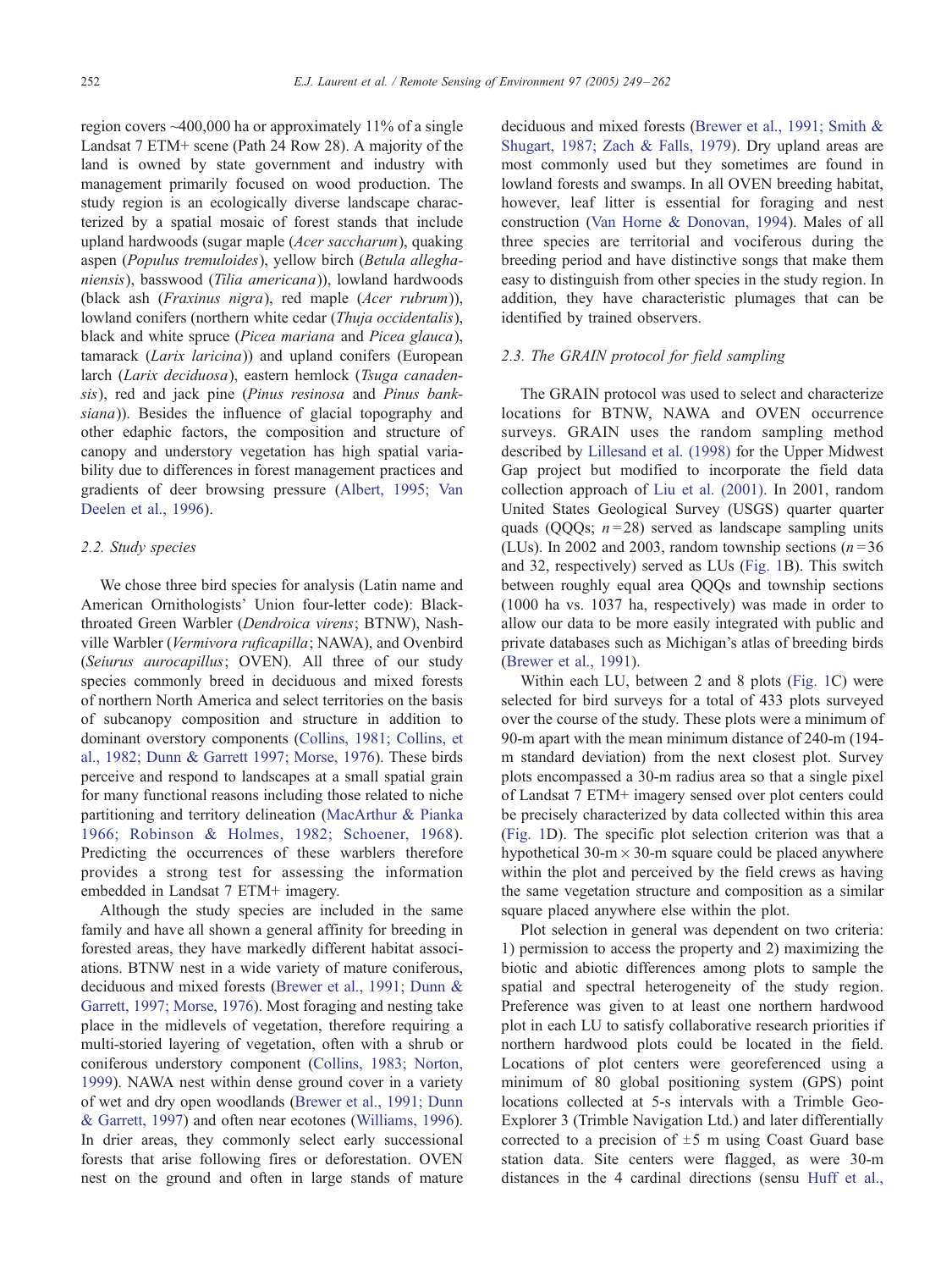<span id="page-4-0"></span>

Fig. 2. Factors affecting the ground instantaneous field of view captured by pixels in Landsat imagery include: A) unknown pixel location, B) nonoverlapping pixels of multiple images, C) effects of Earth rotation, and D) inclusion of increasing ground coverage within pixels increasingly farther from nadir. Gray circles represent 30-m radius field plots. Each grid represents the ground information contained within a nine-pixel window. The hashed center cell represents the ground area used to describe the sampling plot.

2000). Accuracy of plot center locations was determined to be within the precision of Garmin III+ GPS receivers (15 m; Garmin Corporation) used to navigate to these locations during repeated point count surveys.

There were several reasons why we used a 30-m radius circle for selecting survey locations. First, many of our ground surveys were conducted prior to image acquisition so the exact pixel location was unknown (Fig. 2A). Also, we used multiple season imagery for analysis (see Section 2.4) and pixels from different images do not always overlap (Fig. 2B). Third, the ground information attributed to a pixel is actually a parallelogram that is not square due to the rotation of the Earth as the Landsat 7 satellite travels in a circumpolar orbit (Fig. 2C). Fourth, the Landsat satellites have sensors that sweep back-and-forth past a central point called nadir. The ground instantaneous field of view attributed to pixels farther from nadir is therefore larger than that of pixels closer to nadir (Fig. 2D). Although geometric correction during level 1G processing of Landsat 7 imagery makes adjustments for the last two factors, the resulting image values are still dependent on the geometric limitations of the sensor and the influence of reflective features adjacent to the ground area contained in the pixel ([Cracknell, 1998\)](#page-11-0). Finally, circular plots are easier to inventory for birds than parallelograms.

In addition to detections within the 30-m sampling radius, species were also recorded if detected within larger radii circles surrounding plot centers. These radii included 50 m and unlimited distance during all three years. During 2002 and 2003, an additional detection distance of 100 m was used. These larger spatial thresholds are commonly employed during point count surveys for birds (e.g., [Ralph](#page-12-0) et al., 1993; Ralph et al., 1995). Bird detectability was assumed to be consistent among plots and all detections were assumed to be made within approximately 180 m from plot centers (see [Wolf et al., 1995\)](#page-13-0).

LUs were divided into 7 (2001), 6 (2002), and 12 (2003) groups for daily bird surveys to minimize travel time (not necessarily minimizing distances) among LUs surveyed during any day. The surveyed order of LU groups, plots among LUs, and survey timing was randomized, as was the selection of observer for each survey. Beginning at sunrise, observers conducted surveys within a 5-h period when weather conditions did not preclude birds from singing ([Ralph et al., 1993; Ralph et al. 1995\)](#page-12-0). Observers had been trained to detect the three species in this study and other species in the region by song and sight using tapes, field guides and practice prior to data collection.

Bird species were counted as present if detected by song, call or sight within each detection distance over an 11-min period. Timing of surveys began immediately when observers reached the center of the plot. After 10 min an additional 1 min was spent walking around the plot center to flush elusive individuals within 30 m. The distance of flushed individuals detected <180 m from plot centers by surveyors walking in or out of the plots was also recorded. Each plot was visited three times during the breeding period for these species between June 4 and July 3 in either 2001, 2002, or 2003. At least two observers surveyed each site to account for possible differences in observer's physical abilities to detect the study species ([Ramsey & Scott,](#page-12-0) 1981). A total of 8 observers collected data over the 3 years of this study.

In all, 433 plots  $(n=112, 86 \text{ and } 235 \text{ for years } 2001,$ 2002 and 2003, respectively) were surveyed for bird species' occurrences 3 times during the breeding period (Table 1). Survey plots were placed in a wide variety of land cover classes (see [Space Imaging Solutions, 2001](#page-12-0) for land cover descriptions) including aspen associations  $(n=85)$ , herbaceous openland  $(n=10)$ , lowland coniferous forest  $(n=35)$ , lowland deciduous forest  $(n=14)$ , lowland shrub  $(n=2)$ , mixed upland conifers  $(n=4)$ , mixed upland deciduous  $(n=6)$ , northern hardwood associations  $(n=190)$ , pines  $(n=23)$ , other upland conifers  $(n=15)$ , upland mixed forest  $(n=36)$ , and upland shrub / lowdensity trees  $(n=10)$ . Within these land cover classes, surveys were conducted over a wide variety of size classes (non-forest, sapling, pole, mature), management histories (clear cuts, selective cuts, no cuts) and ranges of vertical

Table 1

The number of plots where species were observed within each detection distance

| Species                                | Detection Distance           |                              |                              |                               |
|----------------------------------------|------------------------------|------------------------------|------------------------------|-------------------------------|
|                                        | 30 <sub>m</sub><br>$n = 433$ | 50 <sub>m</sub><br>$n = 433$ | $100 \text{ m}$<br>$n = 321$ | 180 <sub>m</sub><br>$n = 433$ |
| <b>Black-throated</b><br>Green Warbler | 44                           | 175                          | 196                          | 271                           |
| Nashville Warbler                      | 88                           | 208                          | 208                          | 271                           |
| Ovenbird                               | 150                          | 309                          | 297                          | 409                           |

All 433 plots were surveyed using 30-m, 50-m, and 180-m detection distances and 321 plots were surveyed using the 100-m detection distance.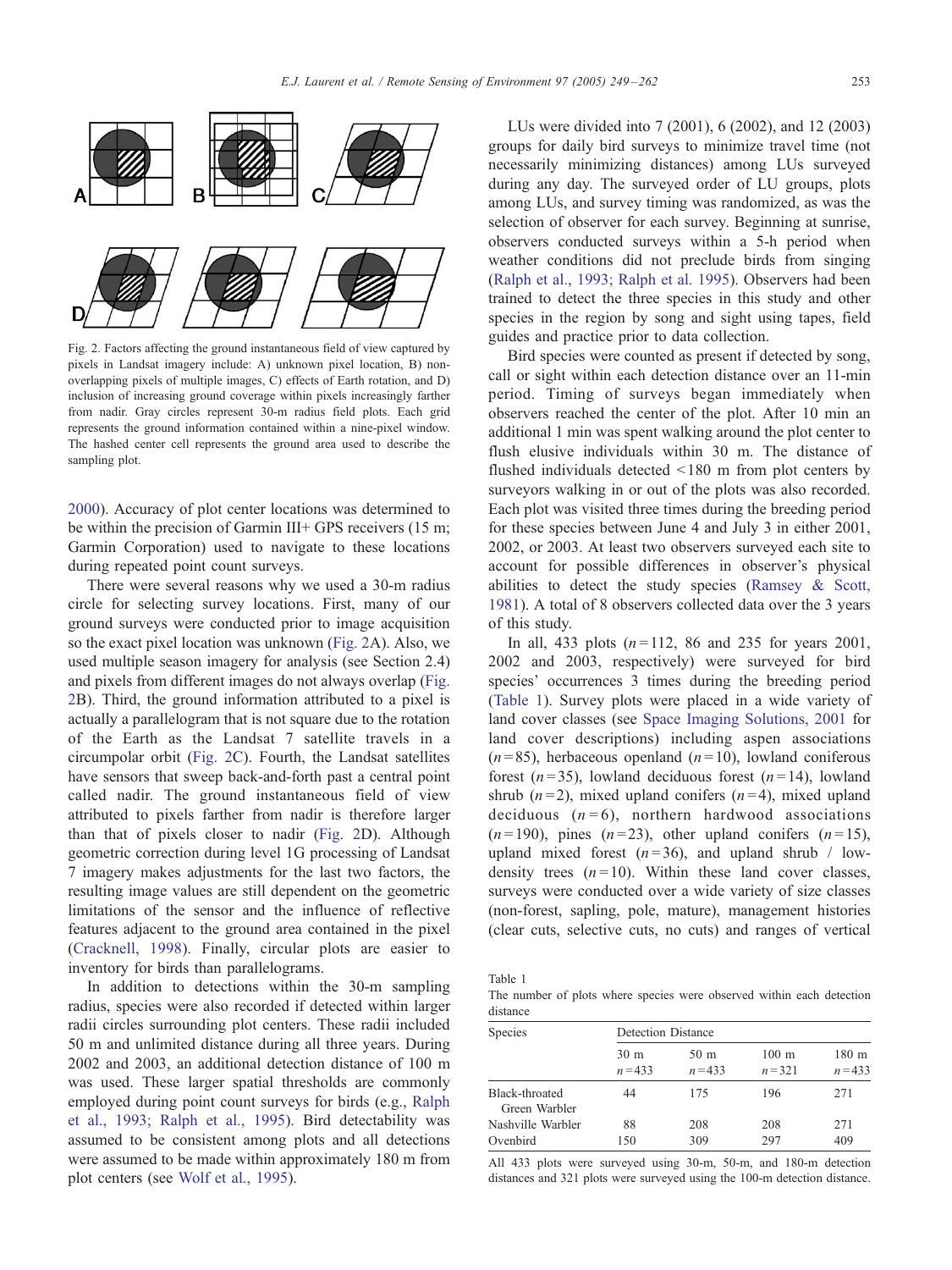structure (homogeneous to diverse). Survey plots were placed at varying distances from hard and soft vegetation edges as long as specific plot selection criteria were met (see [Fig. 1](#page-2-0)D).

# 2.4. Image processing

We used Normalized Difference Vegetation Index values (NDVI, [Jensen, 2000\)](#page-11-0) derived from bands 3 and 4) and short-wave infrared values (SWIR, band 5) from multiple seasons of Landsat 7 ETM+ imagery to create spectral signatures describing survey plots and to create maps predicting bird species' occurrences. Multiple season images have been found useful in distinguishing among forest classes with differing phenological leaf canopy trajectories [\(Mickelson et al., 1998; Wolter et al., 1995\)](#page-12-0). NDVI is often used for vegetation classification because plants reflect or absorb different amounts of red (band 3) and near-infrared (band 4) light depending on biophysical factors such as chlorophyll content and leaf area ([Jensen,](#page-11-0) 2000). The longer SWIR wavelengths are also functional for vegetation discrimination because they are influenced by leaf moisture content and canopy cover ([Asner & Lobell,](#page-11-0) 2000; Ceccato et al., 2001) as well as coniferous timber volume ([Gammel, 1995\)](#page-11-0). Multiple seasons of NDVI and SWIR values can therefore be useful in distinguishing among differences in overstory composition. Leaf-off images can also be helpful in separating deciduous woodlands by non-deciduous components under the canopy ([Mickelson et al., 1998\)](#page-12-0). Subcanopy factors of deciduous and mixed forests that may be influential to the warbler species in this study include leaf litter, coarse woody debris, and the presence of balsam firs, among others.

Two Landsat 7 ETM+ level 1G images of Path 24 Row 28 were obtained from the USGS. Because the study area is very cloudy due to the influence of Lake Superior and Lake Michigan, we were limited in our choices for contemporary, cloud-free imagery. An April 27, 2001 image was selected to describe early spring leaf-off conditions just after snowmelt. Photosynthesizing species during this time included conifers, grasses and early spring ephemeral herbs and forbs (personal observation). A May 29, 2001 image was chosen to represent early leaf-on conditions. During late May in Michigan's Upper Peninsula, most deciduous species have small, young leaves (personal observation) which likely allow some vegetation under the canopy to contribute to reflectance values.

All image processing was conducted using Imagine 8.7 software (Leica Geosystems GIS and Mapping LLC). The two images were converted to at-sensor reflectance using the import utility. At-sensor reflectance was converted to surface reflectance through a dark object subtraction (sensu [McDonald et al., 1998\)](#page-12-0). Each image was georectified (RMSE < 8 m) using 200 road intersections within and around the study area. A nearest neighbor transformation was employed during georectification to maintain the information content within pixels. Road intersections were identified using a digital road map obtained from the state of Michigan's Center for Geographical Information ([http://](http://www.mcgi.state.mi.us/mgdl/) www.mcgi.state.mi.us/mgdl/). This road map is a level 3b product, originally created from Census Bureau TIGER line files and most recently repositioned using USGS 1: 12,000 Digital Ortho Quarter Quad aerial photography.

Visual inspection of the resulting images revealed overlap of the two images and 50 ground control road intersections independently georeferenced in the study region, hence indicating accurate georectification. Two to four corners of the ground control road intersections were georeferenced using a minimum of 100 GPS point locations collected at 5-s intervals with a Trimble GeoExplorer 3 (Trimble Navigation Ltd.) and later differentially corrected to a precision of  $\pm 2$  m using Coast Guard base station data. A lack of canopy at these intersections permitted greater spatial precision than could be obtained at many of the forested plots where bird surveys were conducted.

After georectification, the spectral data were relativized (see [McCune & Grace 2002\)](#page-12-0). Relativization of spectral values is necessary when using simple distance measures in spectral space during classification. In this way, the values within bands are modified so that equal weight can be given to a similar increment of difference in any band (see Section 2.5.3). For these analyses, we rescaled the image bands to unsigned 8-bit integer values. This conversion type is an artifact of an earlier PHASE1-type analysis conducted with scripts written for proprietary software. The PHASE1 software can use long integers and floating point values, however the use of integers substantially reduces computer processing time.

The NDVI values were calculated from surface reflectance values of the April and May images. Surface reflectance SWIR values of these images were range shifted to have minimum values of 0. For each image, SWIR values and NDVI values greater than zero were multiplied by 600. The multiplication constant of 600 was chosen because it allowed us to take advantage of the full 256-value range of an 8-bit integer. The 4 grid layers (2 NDVI and 2 SWIR) were exported as ASCII files for use in PHASE1.

# 2.5. HABICLASS PHASE1

# 2.5.1. Validation data

Before each classification procedure, a subset of survey plots was randomly selected to evaluate the accuracy of derived occurrence maps (validation data). Detections of a species within a specified distance of the plot center were stratified into presence and absence (e.g., Ovenbird detections within 30 m). One-third of the plots from each of these strata were randomly selected for validation. The remaining plots were used to classify maps of species occurrence within that detection distance using cross-validation (classification data). The detection distance was then iteratively modified, all the occurrence data were re-stratified, and the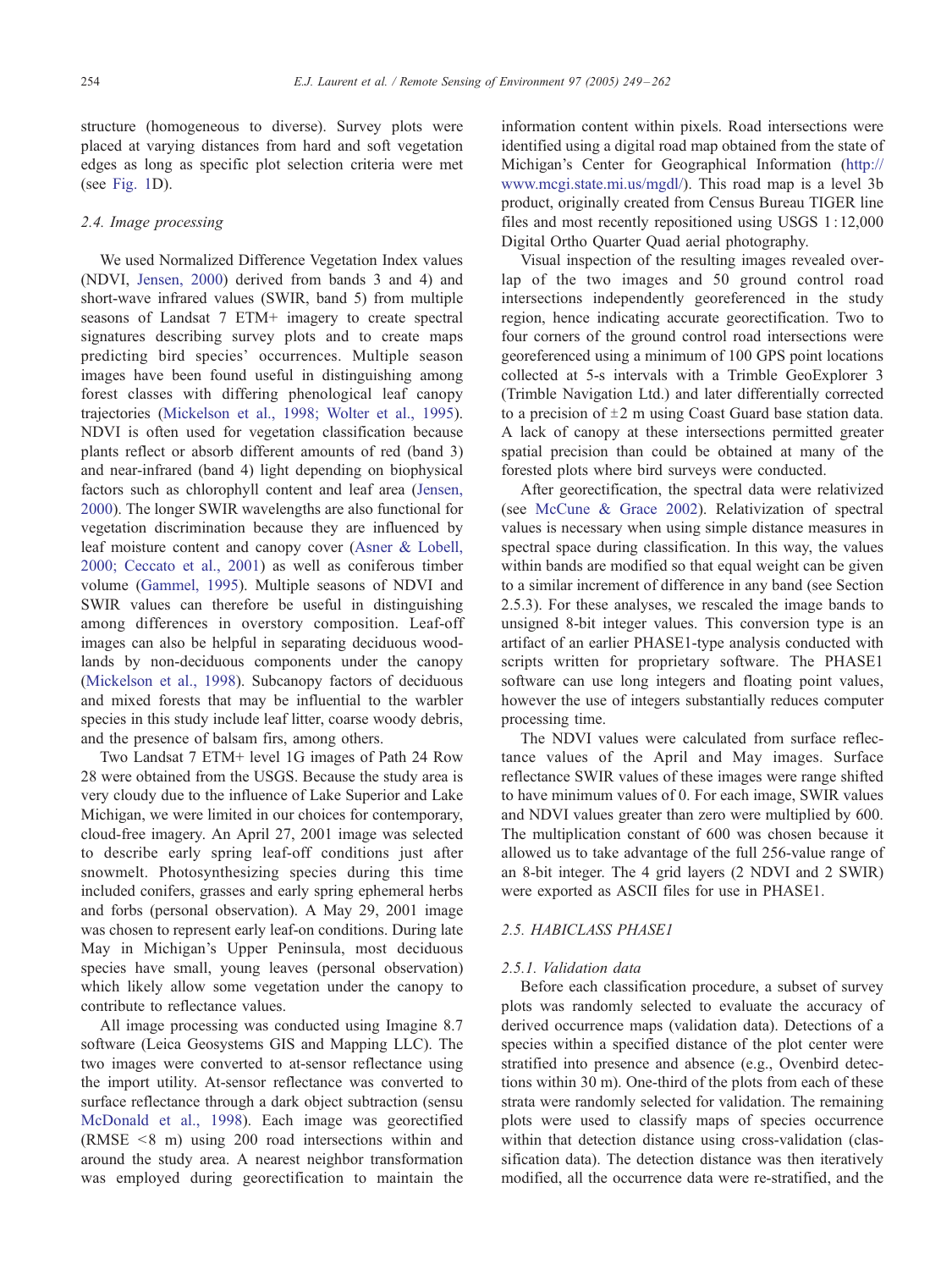process was repeated for each species and detection distance.

## 2.5.2. Signature creation for multiple window sizes

Signature creation, as well as image classification (Section 2.5.3), cross-validation (Section 2.5.4) and majority map generation (Section 2.5.5) were automated by means of the PHASE1 program created with the C++ programming language. Points indicating plot centers were overlaid with the processed imagery to identify focal pixels. A window size was specified around each focal pixel, and within that window, all pixel values were averaged for each grid layer (2 NDVI and 2 SWIR). These 4 values served as a multivariate spectral signature describing each plot. Four sets of signatures were created using 4 different window sizes. They included 0 (per-pixel classification), 1 ( $3 \times 3$ ) square of 9 pixels), 2 (2 pixel radius containing 13 pixels), and 3 (3 pixel radius containing 29 pixels).

## 2.5.3. Image classification

The following classification procedure was followed for each window size, bird species, and detection distance. The set of signatures was stratified by species presence and absence. Two-thirds of the signatures within each species occurrence stratum were randomly selected. The signatures were then used to classify all the pixels in the image based on their minimum spectral Euclidean distance to sampled plots. Spectral Euclidean distance is a relatively simple, non-parametric method of image classification. Images were classified using the following discriminant function ([Richards & Jia, 1999\)](#page-12-0):

$$
\min\left[d(\mathbf{x},\mathbf{s}_i)^2\right]=(\mathbf{x}-\mathbf{s}_i)^t(\mathbf{x}-\mathbf{s}_i)
$$
\n(1)

where  $s_i$ ,  $i = 1, \ldots, M$  are the signature values, x is a  $4 \times 1$ vector of values of the pixel to be classified, and  $t$  indicates that the vector is transposed. In other words, each of the 4 grid values for any given pixel was evaluated for its distance to the respective grid values described in the signatures. The squared distances for each grid were summed, and the signature with the smallest square root summed distance to the pixel was used to classify that pixel. In cases where two or more signatures had equal distances from the pixel in question, a random signature from among the alternatives was assigned.

# 2.5.4. Cross-validation

PHASE1 implements a cross-validation procedure to quantify the statistical distribution of accuracy for the maps it generates in each combination of window size, species and detection distance. We generated eleven maps during each combination. Each map was generated from two-thirds of the signatures randomly selected from both occurrence strata. The remaining one third of the classification data were used to test the accuracy of the map. Accuracy statistics of proportion correctly classified (PCC) and Kappa

were calculated for each of the 11 maps. The distribution moments from the 11 instances for each combination were then calculated.

Like PCC, the Kappa coefficient ([Cohen, 1960\)](#page-11-0) generally ranges from 1 for perfect agreement to 0 for no agreement (negative values indicating less than chance agreement are dependent on marginal distributions ([Rosenfield & Fitzpa](#page-12-0)trick-Lins, 1986). Unlike PCC, Kappa removes chance agreement from consideration in accuracy assessment. Kappa uses all the cells in the error matrix and therefore includes a measure of overall thematic classification accuracy as well as omission and commission error for each class. While other accuracy measures such as sensitivity and specificity (e.g., [Hepinstall et al., 2002\)](#page-11-0) can be calculated from the error matrix, for simplicity we compare only PCC and Kappa.

## 2.5.5. Majority map validation

A majority classification was implemented in PHASE1 to summarize the 11 maps created during cross-validation. The majority classification created a new map whereby each pixel in the majority map was labeled using the most common occurrence class for that pixel from the 11 maps created during the cross-validation procedure. Accuracy statistics for this map was assessed using the 1/3 of plots reserved for validation (see Section 2.5.1). Because the validation data were randomly selected for each species and detection distance but not window size used in signature development, differences in classification accuracy within species and detection distances were solely due to differences in window sizes.

# 2.6. Gap Analysis

The Michigan Gap Analysis Program (MI-GAP) was recently instituted and initial maps predicting the occurrence of bird species across the state were released in 2004 ([Donovan et al., 2004\)](#page-11-0). These maps were developed based on known habitat associations (e.g., [Brewer et al., 1991\)](#page-11-0) and expert opinion (J. Skillen, personal communication). Using a recently derived land cover map ([Space Imaging](#page-12-0) Solutions, 2001), land cover classes considered to be habitat for each species ([Table 2\)](#page-7-0) were classified as presence while all others were classified as absence. The spatial precision of Gap maps was presented to the public at a 90-m resolution. The maps, however, represented resampled versions of the original 30-m resolution Landsat imagery-derived maps, which we obtained and used in this study.

The accuracies of Gap maps were assessed in several ways using the entire set of field data. Pixels overlapping plot centers were assessed for their ability to predict species' occurrences using PCC and Kappa for each detection distance. For example, a  $30-m \times 30-m$  pixel overlapping a survey plot and classified by MI-GAP for Ovenbird occurrence (using known land cover associations) was assessed for its accuracy in predicting whether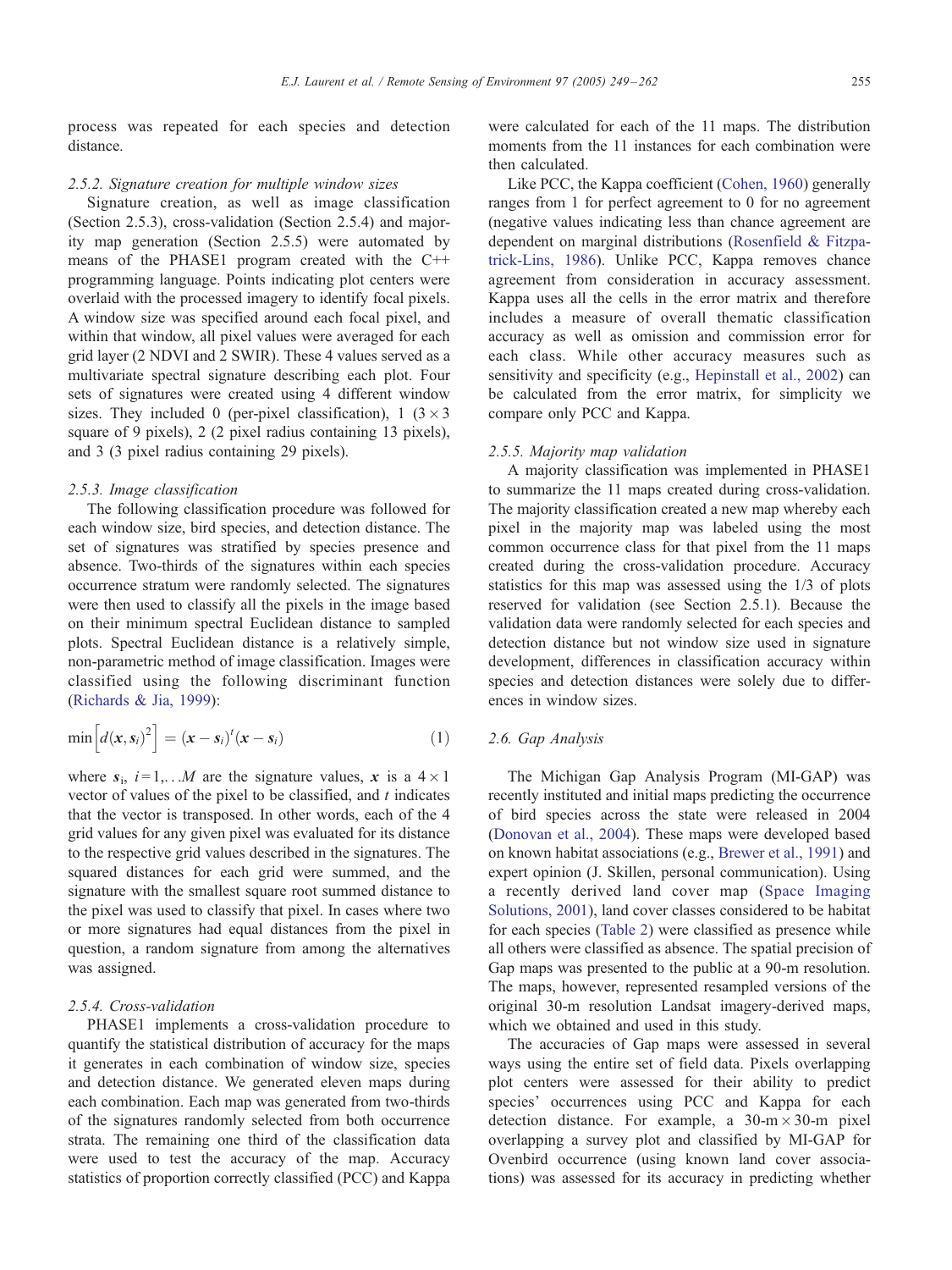<span id="page-7-0"></span>Table 2 Land cover classes used to classify species presence in Gap Analysis

| <b>Black-throated</b><br>Green Warbler | Nashville Warbler         | Ovenbird            |  |
|----------------------------------------|---------------------------|---------------------|--|
| N. hardwood assoc.                     | N. hardwood assoc.        | N. hardwood assoc.  |  |
| Mixed upland<br>deciduous              | Oak assoc.                | Oak assoc.          |  |
| Pines                                  | Aspen assoc.              | Aspen assoc.        |  |
| Other upland<br>conifers               | Mixed upland              | Mixed upland        |  |
|                                        | deciduous                 | deciduous           |  |
| Mixed upland conifers                  | Pines                     | Pines               |  |
| Upland mixed forest                    | Other upland conifers     | Upland mixed forest |  |
|                                        | Mixed upland conifers     |                     |  |
|                                        | Upland mixed forest       |                     |  |
|                                        | Lowland deciduous forest  |                     |  |
|                                        | Lowland coniferous forest |                     |  |
|                                        | Lowland mixed forest      |                     |  |
|                                        | Lowland shrub             |                     |  |

Ovenbirds were present or absent within 30 m, 50 m, 100 m, and 180 m. We also assessed whether pixels in regions surrounding the plot centers accurately predicted species' occurrences using the other window sizes employed during signature creation (see Section 2.5.3). If the Gap maps predicted species' presence within any pixels contained within each window size then the plot was labeled present. Otherwise, it was labeled as absent. The accuracies of MI-GAP predictions were thus compared with field observations over all combinations of detection distances and window sizes.

## 3. Results

## 3.1. Information content of imagery

Presence and absence were accurately predicted better than chance using unclassified imagery for all species within most detection distances (Fig. 3A). However, there were large differences between accuracy statistics. Comparisons between PCC and Kappa showed that PCC was greatly influenced by the proportion of plots where the species were detected, independent of which species, detection distance, or window size were used in map classification (Fig. 3A). For example, in situations where a species was rarely detected (e.g., BTNW within 30-m radius; [Table 1\)](#page-4-0), classification of the entire landscape as absent for that species would yield high PCC values. Alternatively, in situations where a species was nearly ubiquitous (e.g., OVEN within 180 m; [Table 1\)](#page-4-0), classification of the entire landscape as presence would yield high PCC values. Such classifications, however, do not yield predictions better than could be made with a random assignment of pixels to classes. The Kappa coefficient accounts for this problem by including row and column totals of the error matrix in its calculation and therefore provided a measure of prediction accuracy that was less dependent on the proportion of plots



Fig. 3. Relationships between the proportion of plots where species were detected and accuracy measures of proportion correctly classified (PCC; open symbols) and Kappa (filled symbols) values for (A) cross-validation, (B) validation, and (C) Gap Analysis maps. Each symbol represents the results of a single analysis for a given species (Black-throated Green Warbler=triangle; Nashville Warbler=square; Ovenbird=circle), detection distances and window size. First-order polynomial model fit is provided only as a descriptive measure of dependence as each point represents accuracy statistics from random subsets of the same pool of plots classified in different ways.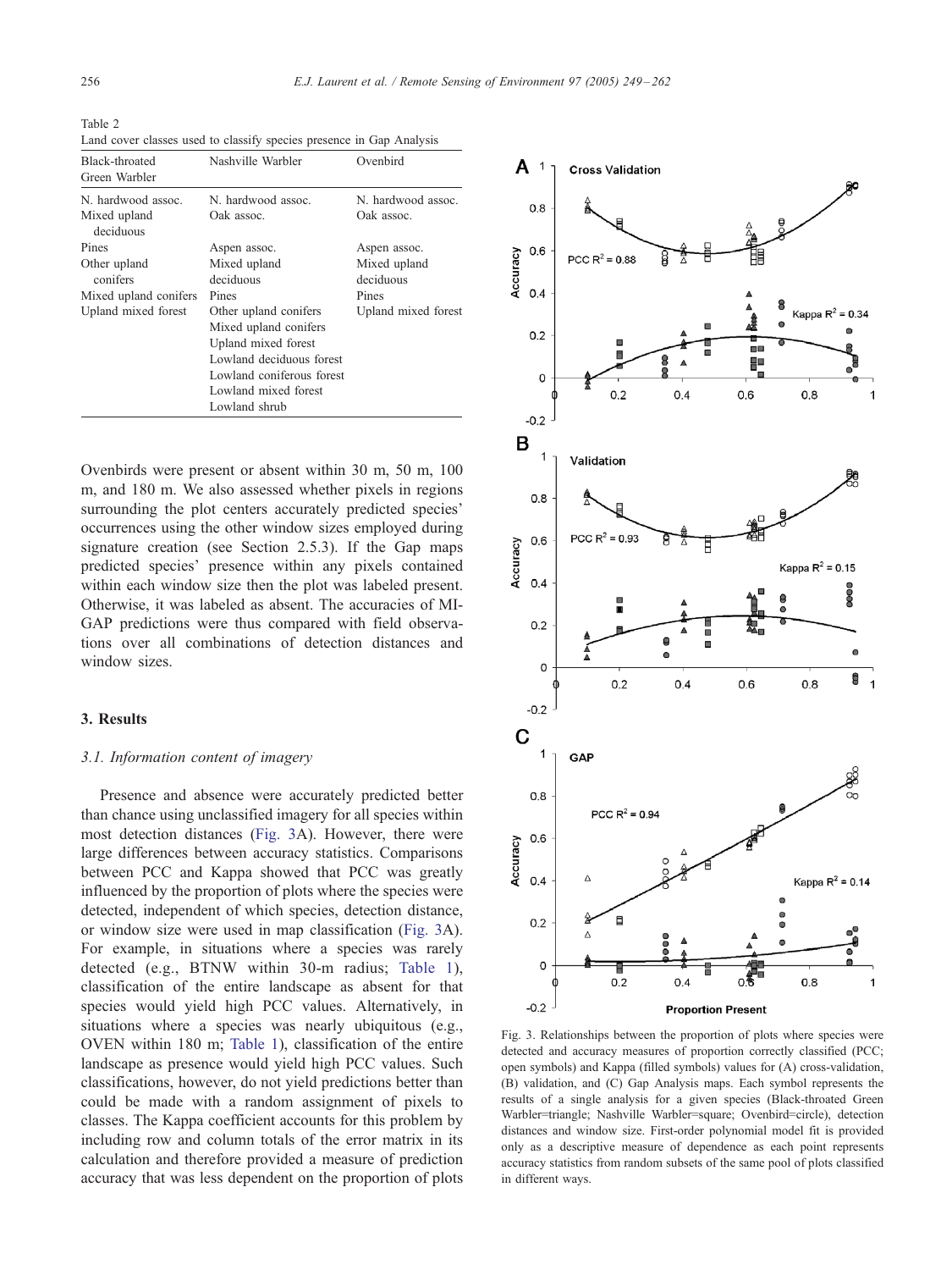<span id="page-8-0"></span>where species were detected (as indicated by lower  $R^2$ values in [Fig. 3\)](#page-7-0).

The accuracy of maps differed among species. However, both accuracy measures were most affected by the detection distance used to separate sites into species occurrence strata. For BTNW, Kappa increased and PCC decreased with detection distance (Fig. 4A). Maps classified for NAWA occurrence show a similar, although less distinct relationship between the two accuracy measures (Fig. 4B). OVEN occurrence maps on the other hand, had a unimodal relationship between the Kappa coefficient and detection distance (Fig. 4C). PCC values for these maps increased with detection distance.

Window sizes used in signature creation had less of an effect than detection distances on Kappa values of BTNWand OVEN maps. For example, the difference between mean Kappa values for BTNW predictions at detection distances of 30 m and 180 m was larger than the range of mean Kappa values for any window size within those detection distances (Fig. 4A). However, window size appears to have a larger effect on Kappa values within detection distances where Kappa was highest. For example, highest mean Kappa values were obtained for BTNW at a detection distance of 100 m but also showed a greater range of variability over window sizes within this detection distance (Fig. 4A). Similar results were obtained for OVEN within a detection distance of 50 m (Fig. 4C). Kappa values for NAWA were affected primarily by window size (Fig. 4B).

In summary, differences in Kappa values allowed insight into factors affecting the predictive accuracy of species occurrence maps. While Kappa had a weak dependence on the proportion of presence or absence plots used as signatures during classification (i.e., small  $R^2$  values in [Fig. 3\)](#page-7-0), both the detection distance used to separate plots among occurrence strata and the window size used to create spectral signatures caused most of the variation in Kappa values (Fig. 4). However, the relative influence of these factors was species dependent. PCC on the other hand, was almost completely dependent on the proportion of presence or absence plots used as signatures (i.e., large  $R^2$  values in [Fig. 3](#page-7-0)). PCC therefore summarized the relative number of plots per signature category and provided little information about the influence of detection distance or window size on classification accuracy.

#### 3.2. Majority map validation

Majority maps accurately predicted species' occurrences from validation data better than chance for most detection distances and window sizes ([Fig. 3B](#page-7-0)). Similar to the maps created via cross-validation, PCC provided little information. In fact, majority classification increased the dependence of PCC and reduced the dependence of Kappa on the distribution of plots among occurrence strata (increased and decreased  $R^2$  values, respectively; [Fig. 3B](#page-7-0)).

Fig. 4. Proportion correctly classified (gray squares) and Kappa values (black diamonds) for maps predicting the occurrence of A) Black-throated Green Warbler, B) Nashville Warbler, and C) Ovenbird using different detection distances and window sizes. Filled symbols represent mean values of accuracy statistics for 11 cross-validation iterations with error bars indicating minimum and maximum values. Open symbols represent accuracy statistics of a majority map summarizing the cross-validation runs and tested with a subset of data reserved for validation.

Majority maps classified validation data better than any of the cross-validation runs for some detection distances and window sizes (Fig. 4). Like the cross-validation maps, detection distance had a strong effect on Kappa values of majority maps. However, window size had a stronger influence on Kappa than detection distance for NAWA (Fig. 4B).



**Detection Distance** 

100m

50<sub>m</sub>

 $\Psi$ 

**BTNW** 

 $0.8$ 

 $0.6$ 

A  $\overline{A}$ 

Accuracy  $0.4$   $30<sub>m</sub>$ 

医甲粟素

**180m** 

 $\frac{1}{4}$   $\frac{1}{4}$   $\frac{1}{4}$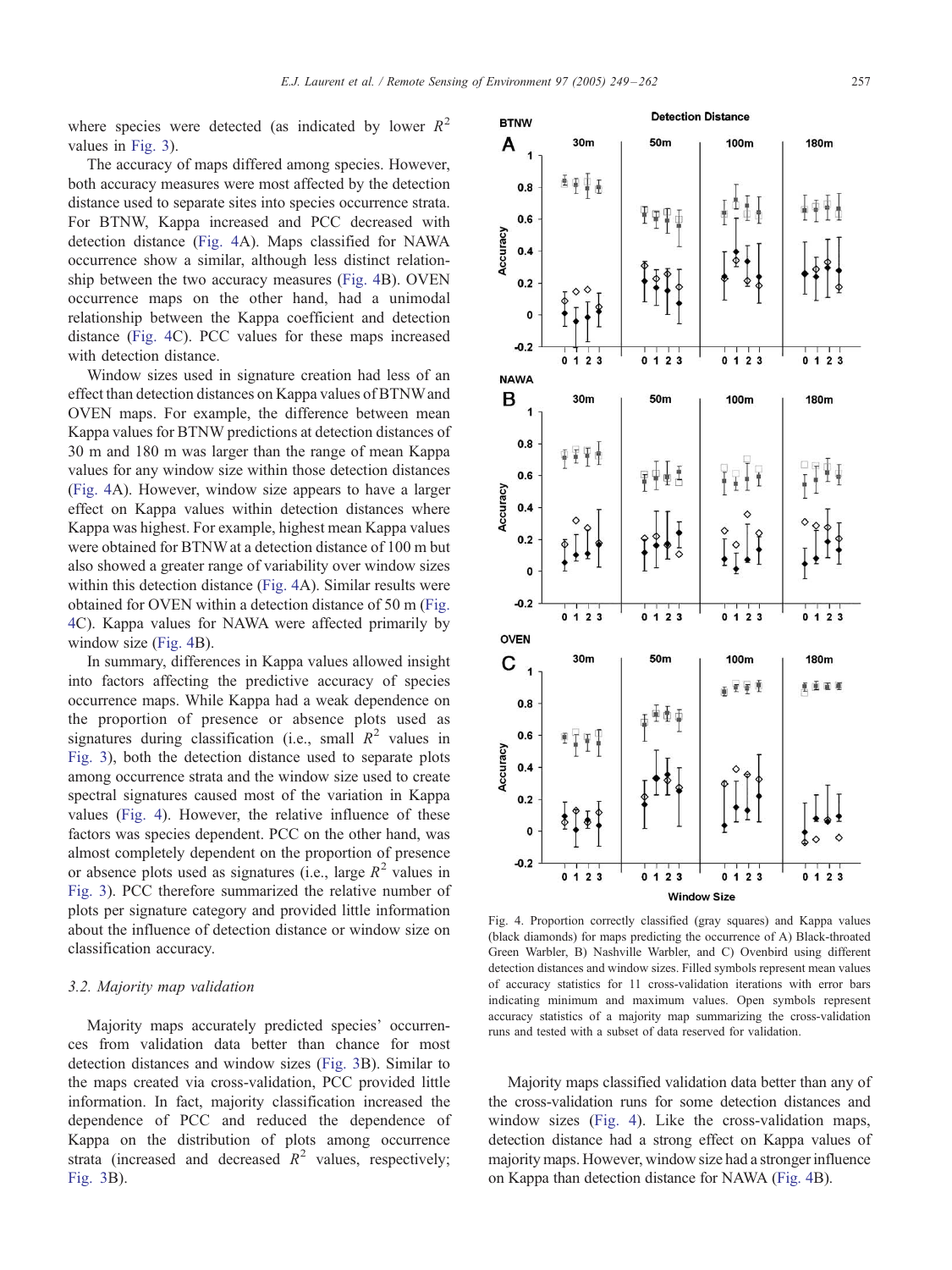# 3.3. Gap maps

Gap maps yielded a linear relationship between PCC and the proportion of plots where species were detected regardless of species, detection distance or window size ([Fig. 3](#page-7-0)C). As the proportion of detections increased within the dataset (e.g., via larger detection distances), PCC increased. Kappa values for Gap maps, like those for spectrally derived species' occurrence maps, were less dependent on the proportion of plots where species were



Fig. 5. Distribution of accuracy statistics (proportion correctly classified and Kappa values) for majority maps created from the 11 cross-validation runs and tested with a subset of data reserved for validation (filled diamonds) and for Gap Analysis maps (open squares) tested with data from all 433 plots. Statistics are shown for A) Black-throated Green Warbler, B) Nashville Warbler, and C) Ovenbird. Larger symbols represent larger detection distances. Symbol location indicates mean values for all window sizes used to classify maps for each detection distance, with error bars indicating minimum and maximum values.

detected and therefore provided a better measure than PCC of how detection distance and window size affected prediction accuracy. Detection distance (Fig. 5 symbol sizes) had little effect on Gap map Kappa values. Most of the variation in these values was due to the window size used to assess prediction accuracy (Fig. 5 error bars). Only the 50-m detection data of OVEN (Fig. 5C) were comparable to maps created using PHASE1. However, window size also had a very strong impact on these values.

Spectrally derived maps yielded larger Kappa values than Gap maps in most situations ([Figs. 3 and 5\)](#page-7-0). For all three species, highest Kappa values were obtained using spectral associations. In particular, NAWA occurrence was predicted better than chance only by using spectral associations (Fig. 5B). OVEN, on the other hand, was predicted better from spectral associations only when using moderate detection distances (Fig. 5C).

# 4. Discussion

Using a relatively simple, non-parametric method of image classification, we predicted the regional occurrences of three warbler species with the spatial and spectral precision of Landsat 7 ETM+ imagery and independent of a land cover map. Maps were validated for all three species with Kappa values  $>0.3$  and PCC  $>0.6$ . Furthermore, spectral information was used to predict the occurrence of these species that use forest subcanopy components, with Kappa values 0.1 to 0.3 higher than achieved by the Michigan Gap program.

Bypassing subjective land cover categorization thus avoided land cover classification errors and exploited a large range of information provided in six bands of imagery. For example, all three species are known to use areas of mixed pine species in Michigan ([Brewer et al., 1991\)](#page-11-0). Mixed pines, however, are included in the same land cover class as pine plantations. In the study region, none of the study species were found in pine plantations. Thus, Gap maps would err on the side of commission for these species in pine plantations. This explicit intent of Gap Analysis to err on the side of commission for purposes of mapping "potential" habitat ([Hepinstall et al., 2002\)](#page-11-0) also likely contributed to the linear relationship between PCC and the proportion of plots where species were detected ([Fig. 3C](#page-7-0)). If subtle spectral differences among different combinations of pine in the study region are detectable within pixels of Landsat 7 ETM+ imagery, then occurrence maps created using spectral associations would not systematically incur this error.

Although classification methods differed between Gap maps and direct use of spectral associations, similar factors likely affected their predictions. Misclassification of both types of maps could have occurred via the influence of spectrally undetectable components of habitat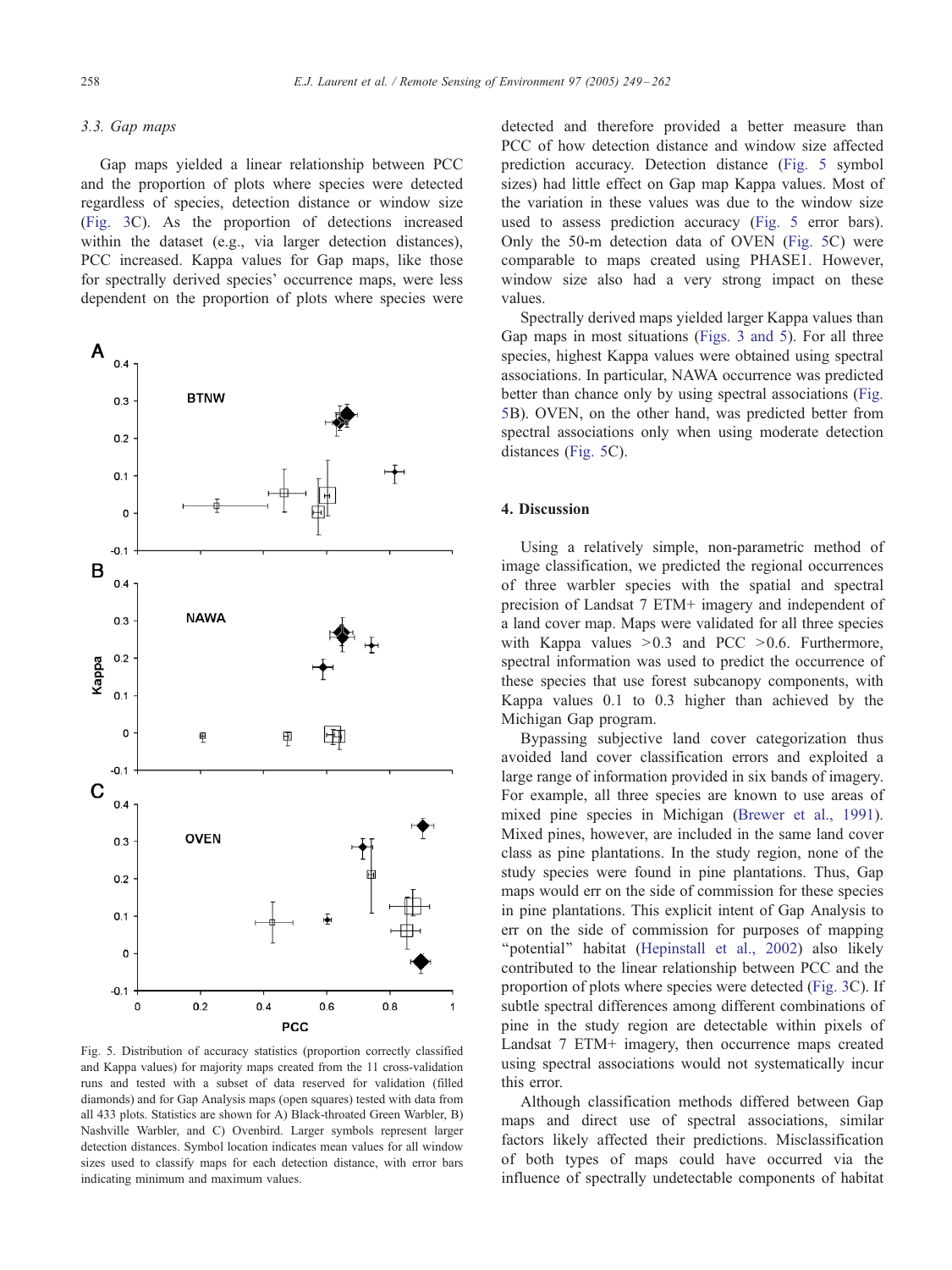on prediction accuracy. These components include vegetation structure [\(Collins, 1983; Collins et al., 1982; Probst](#page-11-0) et al., 1992; Smith & Shugart, 1987) and landscape factors such as edge effects, patch sizes and patch isolation ([Dijak & Thompson, 2000; Kotliar & Wiens,](#page-11-0) 1990; Sisk & Haddad, 2002). Future uses of PHASE1 and efforts by the Michigan Gap program need to integrate additional data types into predictive models to account for these habitat associations and improve prediction accuracy. For example, additional data sources such as digital elevation models ([O'Neill et al., 1997\)](#page-12-0), radar ([Imhoff et al., 1997\)](#page-11-0), and lidar ([Lefsky et al., 1999\)](#page-12-0) will likely provide some of the non-spectral information needed to improve species' occurrence prediction accuracy and land cover map precision. Indices of landscape configuration and context ([Conner, 2002; Pearson, 1993;](#page-11-0) Saab, 1999), land use and other land owner activities ([Boren et al. 1997; Lepczyk et al., 2004\)](#page-11-0), and the connectivity of potential wildlife occurrence areas ([Fahrig](#page-11-0) & Merriam, 1985) could provide additional sources of information for increased prediction accuracy and interpretation of results. Alternative parametric measures of spectral dissimilarity such as Mahalanobis distance ([Richards & Jia, 1999\)](#page-12-0) also show promise for mapping species' occurrences through spectral associations (see [Conner, 2002\)](#page-11-0).

Comparison of PCC and Kappa in this study emphasizes the importance of selecting a measure of prediction accuracy that can be interpreted in a meaningful way. PCC did not provide a valid measure of prediction accuracy for binary classification of species presence and absence using either spectral associations or the approach of Gap Analysis. For the three species in this study, PCC provided little information other than a summary of the distribution of samples among classes. These results were obtained regardless of species, detection distance or window size. In contrast, Kappa values were nearly independent of the distribution of plots among occurrence classes, especially after majority map classification. Thus, Kappa values provided a more complete picture of classification accuracy than PCC.

The range of Kappa values, however, varied given the species, detection distance and window size. Kappa values spanned 20% to 30% the scope of the index over any group of 11 cross-validation iterations. Majority classification helped hone in on the "true" predictability of occurrence maps. Furthermore, majority maps often predicted species' occurrences better than any of the maps created during cross-validation. Cross-validation followed by majority classification thus shows potential for improving the accuracy of any image classification method. However, no single measure, including Kappa, tells the entire story about the quality of classification accuracy. Other accuracy measures such as sensitivity and specificity ([Hepinstall et](#page-11-0) al., 2002) can shed additional light on reasons for omission and commission errors.

Our results also indicated that the detection distance used to characterize each species' occurrence affected Kappa values substantially ([Fig. 4\)](#page-8-0). Moderate-to-large detection distances (100 and 180 m) best classified maps of BTNW and NAWA occurrences. However, moderate detection distances, which ignored remote observations, provided the best source of information for classification of OVEN. Unlimited distance point counts for this very loud and common species in the study region may consequently include detections unrepresentative of the vegetation described by pixels used in signature creation. These larger detection distances are also subject to increased bias from differences in observer's hearing abilities ([Ramsey & Scott,](#page-12-0) 1981). Attention should therefore be given to using appropriate detection distances when creating occurrence maps through spectral associations.

Besides detection distances, window sizes used in signature creation also influenced accuracy statistics but to a lesser extent. Highest Kappa values of majority maps were typically obtained using moderate window sizes. These window sizes of 9 to 13 pixels (0.8 to 1.2 ha) used in our analyses are best representative of the study species territory sizes ([Morse, 1976; Schoener, 1968\)](#page-12-0). These results emphasize the importance of considering the species' natural history when choosing among alternative classification parameters. However, habitat features within their territory may be of the greatest importance for some species, while landscape factors may be more influential for others ([Pearson, 1993; Saab, 1999\)](#page-12-0). In our analyses, window size provided an indication of how averaging the spatial variability of pixels surrounding survey plots affected our results. Spatial variability is expected to affect prediction accuracy as a function of the feature being classified, the information content of the imagery, edge effects, the interspersion of spatial autocorrelation from higher order edaphic gradients and landscape structure ([Collins & Woodcock, 1999; Hurlbert, 1984; Legendre et](#page-11-0) al., 2002).

In addition to the influence of window size and detection distance investigated in this study, prediction accuracy is likely dependent on several other factors. Kappa values are expected to vary as a function of the extent of the study area, type and timing of imagery, grain of imagery, image processing methods, and image classification methods. The type of occurrence data used in supervised image classification will also affect prediction accuracy. This is because the occurrences of some species are expected to vary spatially as a function of ontogenic changes in life history strategies ([Kolasa & Waltho, 1998; Polis, 1984;](#page-12-0) Temple, 1990) and temporal changes in habitat use ([Morse,](#page-12-0) 1985). The influence of all these factors on prediction accuracy can be tested within a strong inference framework (sensu [Jenkins et al., 2003b; Murphy & Noon, 1992\)](#page-11-0) using maps generated with PHASE1.

Descriptions of landscape heterogeneity will therefore differ given the process of interest as well as the grain of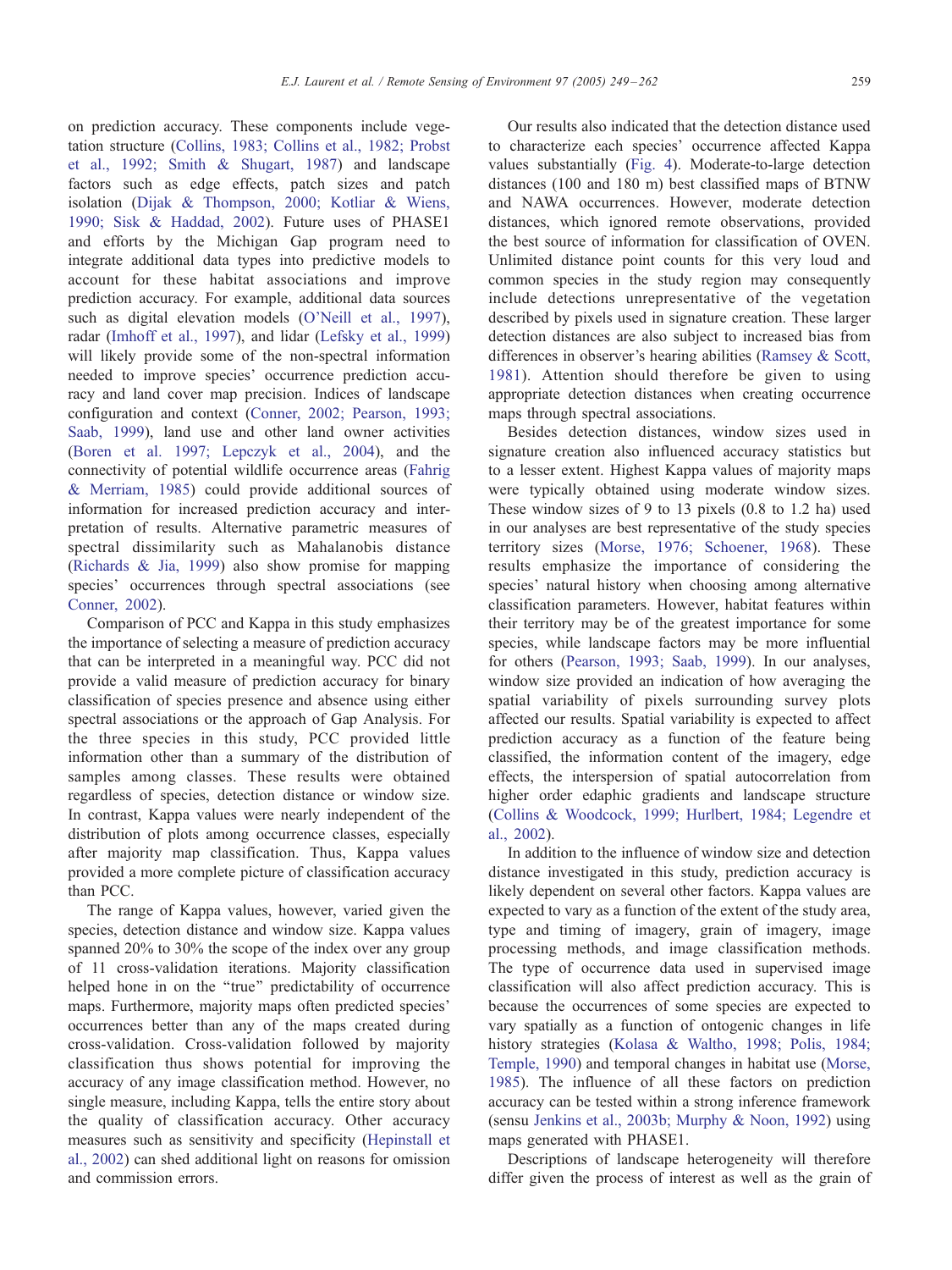<span id="page-11-0"></span>analysis, the classification system in use and the variability of spectral information employed. For these reasons, a quantitative examination of all possible factors affecting prediction accuracy is warranted. The GRAIN protocol and HABICLASS procedure introduced in this paper provide a general framework for such an examination. By controlling for scale and aggregation effects and permitting a strong inference approach for investigations into causal mechanisms behind the predicted occurrence patterns, GRAIN and HABICLASS provide a compelling complement to regional mapping efforts of wildlife occurrences such as GAP Analysis.

# Acknowledgements

We would like to thank R. Doepker, M. Donovan, K. Hall, C. Lindell, D. Lusch, F. Lupi, B. Maurer, and L. Raceveskis for help with project development as well as N. Brown, C. Caux, M. Covell, A. Keaveney, A. Levine, E. Morrisette, and M. Straus for assistance in data collection. International Paper and Mead Corporation allowed us access to properties for data collection. Financial support was provided by the Michigan Department of Natural Resources, the NASA Earth System Science Fellowship Program, a Budweiser Conservation Scholarship sponsored by the National Fish and Wildlife Foundation, the USDA National Research Initiative, USFS McIntire-Stennis grants, the George and Martha Wallace Research Award, and the Department of Fisheries and Wildlife at Michigan State University. P. Townsend and two anonymous reviewers provided very helpful advice in preparing the final manuscript.

#### References

- Albert, D. A. (1995). Regional landscape ecosystems of Michigan, Minnesota, and Wisconsin: A working map and classification. St. Paul, MN' USDA Forest Service NC-178.
- Anders, A. D., Faaborg, J., & Thompson III, F. R. (1998). Postfleding dispersal, habitat use, and home-range size of juvenile wood thrushes. The Auk, 115, 349 – 358.
- Asner, G. P., & Lobell, D. B. (2000). A biogeophysical approach for automated SWIR unmixing of soils and vegetation. Remote Sensing of Environment, 74, 99 – 112.
- Austin, M. P. (1985). Continuum concept, ordination methods, and niche theory. Annual Review of Ecology and Systematics, 16, 39-61.
- Boren, J. C., Engle, D. M., & Masters, R. E. (1997). Vegetation cover type and avian species changes on landscapes within a wildland-urban interface. Ecological Modelling, 103, 251 – 266.
- Brewer, R., McPeek, G. A., & Adams, R. J. (1991). The atlas of breeding birds of Michigan. East Lansing: Michigan State University Press.
- Ceccato, P., Flasse, S., Tarantola, S., Jacquemoud, S., & Gregoire, J. M. (2001). Detecting vegetation leaf water content using reflectance in the optical domain. Remote Sensing of Environment, 77, 22 – 33.
- Cohen, J. (1960). A coefficient of agreement for nominal scales. Educational and Psychological Measurement, 20, 37 – 46.
- Collins, J. B., & Woodcock, C. E. (1999). Geostatistical estimation of resolution dependent variance in remotely sensed images. Photogrammetric Engineering and Remote Sensing, 65, 41 – 50.
- Collins, S. L. (1981). A comparison of nest-site and perch-site vegetation structure for seven species of warblers. Wilson Bulletin, 93.
- Collins, S. L. (1983). Geographic variation in habitat structure of the blackthroated green warbler (Dendroica virens). Auk, 100, 382-389.
- Collins, S. L., James, F. C., & Risser, P. G. (1982). Habitat relationships of wood warblers (Parulidae) in northern central Minnesota. Oikos, 39,  $50 - 58.$
- Conner, L. M. (2002). A technique to locate isolated populations using satellite imagery. Wildlife Society Bulletin, 30, 1044-1049.
- Cracknell, A. P. (1998). Synergy in remote sensing what's in a pixel? International Journal of Remote Sensing, 19, 2025 – 2047.
- Dijak, W. D., & Thompson, F. R. (2000). Landscape and edge effects on the distribution of mammalian predators in Missouri. Journal of Wildlife Management, 64, 209-216.
- Donovan, M. L., Nesslage, G. M., Skillen, J. J., & Maurer, B. A. (2004). The Michigan Gap Analysis project final report. Lansin, MI' Michigan Department of Natural Resources.
- Dunn, J., & Garrett, K. (1997). A field guide to warblers of North America. New York' Houghton Mifflin Co.
- Dutilleul, P. (1998). Incorporating scale in ecological experiments: Study design. In D. L. Peterson, & V. T. Parker (Eds.), Ecological scale: Theory and applications (pp. 369-386). New York, New York: Columbia University Press.
- Dutilleul, P., & Legendre, P. (1993). Spatial heterogeneity against heteroscedasticity: An ecological paradigm versus a statistical concept. Oikos, 66, 152-170.
- Fahrig, L., & Merriam, G. (1985). Habitat patch connectivity and population survival.  $Ecology$ , 66, 1762-1768.
- Foody, G. M. (1999). The continuum of classification fuzziness in thematic mapping. Photogrammetric Engineering and Remote Sensing, 65, 443 – 451.
- Franklin, S. E. (2001). Remote sensing for sustainable forest management. Boca Raton Fla.' Lewis Publishers.
- Gammel, F. M. (1995). Effects of forest cover, terrain, and scale on timber volume estimation with Thematic Mapper data in a Rocky Mountain site. Remote Sensing of Environment, 51, 291-305.
- Hepinstall, J. A., Krohn, W. B., & Sader, J. A. (2002). Effects of niche width on the performance and agreement of avian habitat models. In J. M. Scott, P. J. Heglund, M. L. Morrison, J. B. Hauffler, M. G. Raphael, W. A. Wall, & F. B. Samson (Eds.), Predicting species occurrence: Issues of accuracy and scale. Washington, D.C.' Island Press.
- Hepinstall, J. A., & Sader, J. A. (1997). Using bayesian statistics, thematic mapper satellite imagery, and breeding bird survey data to model bird species probability of occurrence in Maine. Photogrammetric Engineering and Remote Sensing, 63, 1231 – 1237.
- Huff, M. H., Bettinger, K. A., Ferguson, H. L., Brown, M. J., & Altman, B. (2000). A habitat-based point-count protocol for terrestrial birds, Emphasizing Washington and Oregon. USDA Forest Service PNW-GTR-501.
- Hurlbert, S. H. (1984). Pseudoreplication and the design of ecological field experiments. Ecological Monographs, 54, 187-211.
- Imhoff, M. L., Sisk, T. D., Milne, A., Morgan, G., & Orr, T. (1997). Remotely sensed indicators of habitat heterogeneity: Use of synthetic aperature radar in mapping vegetation structure and bird habitat. Remote Sensing of Environment, 60, 217-227.
- Jenkins, C. N., Powell, R. D., Bass Jr., O. L., & Pimm, S. L. (2003a). Demonstrating the destruction of the habitat of the Cape Sable seaside sparrow (Ammodramus maritimus mirabilis). Animal Conservation,  $29 - 38.$
- Jenkins, C. N., Powell, R. D., Bass Jr., O. L., & Pimm, S. L. (2003b). Why sparrow distributions do not match model predictions. Animal Conservation, 6, 39-46.
- Jensen, J. R. (2000). Remote sensing of environment: An earth resource perspective. NJ: Prentice Hall.
- Johnson, A. R., Wiens, J. A., Milne, B. T., & Crist, T. O. (1992). Animal movements and population dynamics in heterogenous landscapes. Landscape Ecology, 7, 63-75.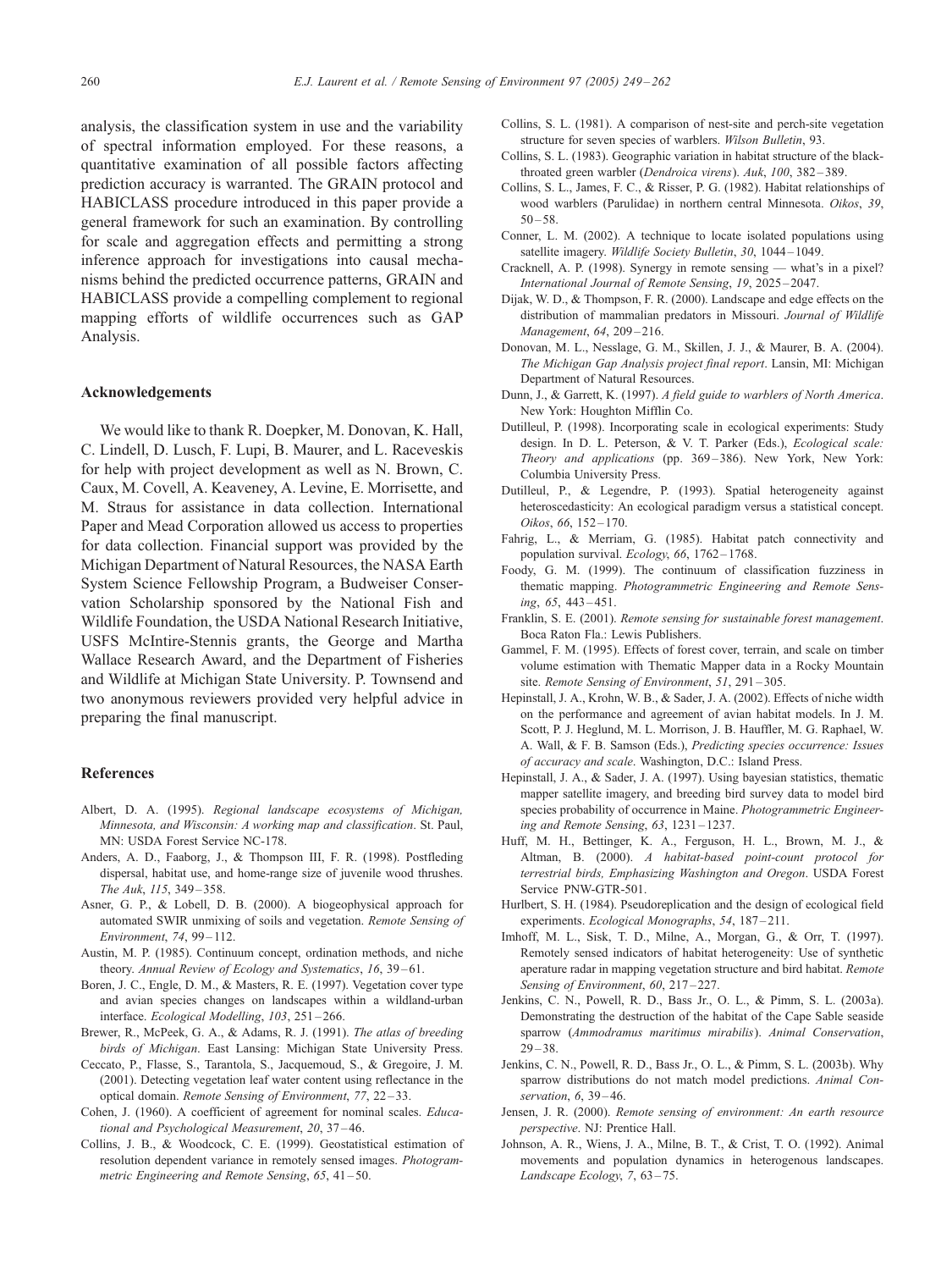- <span id="page-12-0"></span>Kolasa, J., & Waltho, N. (1998). A heirarchical view of habitat and its relationship to species abundance. In V. T. Parker, & D. L. Peterson (Eds.), *Ecological scale: Theory and applications* (pp. 55-76). New York, New York' Columbia University Press.
- Kotliar, N. B., & Wiens, J. A. (1990). Multiple scales of patchiness and patch structure: A hierarchical framework for the study of heterogeneity. Oikos, 59, 253 – 260.
- Laurent, E. J., LeBouton, J. P., Walters, M. B., & Liu, J. (2002). Integrating human, satellite and avian perspectives of the landscape for analysis of forest bird distribution patterns. In D. Chamberlain, & A. Wilson (Eds.), Avian landscape ecology: Pure and applied issues in the large-scale ecology of birds. Proceedings of the 11th Annual IALE(UK) Conference. Garstang, Great Britain: Colin Cross Printers Ltd.
- Lefsky, M. A., Cohen, W. B., Acker, S. A., Parker, G. G., Spies, T. A., & Harding, D. (1999). Lidar remote sensing of the canopy structure and biophysical properties of douglas-fir western hemlock forests. Remote Sensing of Environment, 70, 339-361.
- Legendre, P., Dale, M. R. T., Fortin, M., Gurevitch, J., Hohn, M., & Myers, D. (2002). The consequences of spatial structure for the design and analysis of ecological field surveys. Ecography, 25, 601-615.
- Lepczyk, C. A., Mertig, A. G., & Liu, J. (2004). Assessing landowner activities that influence birds across rural-to-urban landscapes. Environmental Management, 31, 110-125.
- Lillesand, T. M., Chipman, J., Nagel, D., Reese, H., Bobo, M., & Goldmann, R. (1998). Upper midwest Gap Analysis program image processing protocol. EMTC 98-G001, Report prepared for the U.S. Geological Survey. Onalaska, Wisconsin' Environmental Management Technical Center.
- Lillesand, T. M., & Kiefer, R. W. (1999). Remote sensing and image interpretation. New York' John Wiley and Sons.
- Liu, J., Linderman, M., Ouyang, Z., An, L., Yang, J., & Zhang, H. (2001). Ecological degradation in protected areas: The case of Wolong Nature Reserve for giant pandas. Science, 292, 98-101.
- MacArthur, R. H., & Pianka, E. R. (1966). On optimal use of a patchy environment. The American Naturalist, 100, 603-609.
- McCune, B., & Grace, J. B. (2002). Analysis of ecological communities. Gleneden Beach, OR' MJM Software Design.
- McDonald, A. J., Gemmell, F. M., & Lewis, P. E. (1998). Investigation of the utility of spectral vegetation indices for determining information of coniferous forests. Remote Sensing of Environment, 66, 250-272.
- Mickelson Jr., J. G., Civco, D. L., & Silander Jr., J. A. (1998). Delineating forest canopy species in the northeastern United States using multitemporal TM imagery. Photogrammetric Engineering and Remote Sensing, 64, 891-904.
- Morrison, M. L., Marcot, B. G., & Mannan, R. W. (1992). Wildlife-habitat relationships: Concepts and applications. Madison: The University of Wisconsin Press.
- Morse, D. H. (1976). Variables affecting the density and territory size of breeding spruce-woods warblers. Ecology, 57, 290-301.
- Morse, D. H. (1985). Habitat selection in North American Parulid warblers. In M. L. Cody (Ed.), Habitat selection in birds (pp. 131-157). New York' Academic Press, Inc.
- Murphy, D. D., & Noon, B. R. (1992). Integrating scientific methods with habitat conservation planning: Reserve design for northern spotted owls. Ecological Applications, 2, 3-17.
- Norton, M. R. (1999). Status of the Black-Throated Green Warbler (Dendroica virens) in Alberta, Edmonton, AB. Alberta Environment, Fisheries and Wildlife Management Division, and Alberta Conservation Association. Wildlife Status Report No. 23.
- O'Neill, M. P., Schmidt, J. C., Dobrowski, J. P., Hawkins, C. P., & Neale, C. M. U. (1997). Identifying sites for riparian wetland restoration: Application of a model to the upper Arkansas river basin. Restoration  $Ecology, 5, 85-102.$
- Pearson, S. M. (1993). The spatial extent and relative influence of landscape-level factors on wintering bird populations. Landscape Ecology,  $8, 3-18.$
- Polis, G. A. (1984). Age structure component of niche width and intraspecific resource partitioning: Can age groups function as ecological species? American Naturalist, 123, 541 – 564.
- Probst, J. R., Rakstad, D. S., & Rugg, D. J. (1992). Breeding bird communities in regenerating and mature broadleaf forests in the USA Lake States. Forest Ecology and Management, 49, 43-60.
- Ralph, C. J., Geupel, G. R., Pyle, P., Martin, T. E., & DeSante, D. F. (1993), Handbook of field methods for monitoring landbirds. Pacific Southwest Research Station. Albany, CA. United States Department of Agriculture Forest Service. General Technical Report PSW-GTR-144.
- Ralph, C. J., Sauer, J. R., & Droege, S., (Eds.). (1995), Monitoring Bird Populations by Point Counts. USDA Forest Service PSW-GTR-149.
- Ramsey, F. L., & Scott, J. M. (1981). Tests of hearing ability. In J. M. Scott (Ed.), Estimating numbers of terrestrial birds. Studies in avian biology, vol. 6 (pp.  $341 - 345$ ).
- Richards, J. A., & Jia, X. (1999). Remote sensing digital image analysis: An introduction. New York: Springer-Verlag.
- Robinson, S. K., & Holmes, R. T. (1982). Foraging behavior of forest birds: The relationships among search tactics, diet, and habitat structure. Ecological Applications, 63, 1918 – 1931.
- Rosenfield, G. H., & Fitzpatrick-Lins, K. (1986). A coefficient of agreement as a measure of thematic classification accuracy. Photogrammetric Engineering and Remote Sensing, 52, 223 – 227.
- Saab, V. (1999). Importance of spatial scale to habitat use by breeding birds in riparian forests: A hierarchical analysis. Ecological Applications, 9,  $135 - 151$
- Schoener, T. W. (1968). Sizes of feeding territories among birds. Ecology, 49, 123 – 141.
- Scott, J. M., Davis, F., Csuti, B., Noss, R., Butterfield, B., Groves, C., et al. (1993). Gap analysis: A geographic approach to protection of biological diversity. Wildlife Monographs, 123, 1-41.
- Sisk, T. D., & Haddad, N. M. (2002). Incorporating the effects of habitat edges into landscape models: Effective models for cross-boundary management. In J. Liu, & W. W. Taylor (Eds.), Integrating landscape Ecology into natural resources management (pp. 208 – 240). New York, New York' Cambridge University Press.
- Smith, T. M., & Shugart, H. H. (1987). Territory size variation in the ovenbird: The role of habitat structure. Ecology, 68, 695-704.
- Space Imaging Solutions. (2001). Integrated forest monitoring assessment and prescription: IFMAP. Ann Arbor, MI. Pacific Meridian Resources. 2nd revision.
- Stouffer, P. C., & Bierregaard, R. O. (1995). Use of Amazonian forest fragments by understory insectivorous birds. Ecology, 76, 2429 – 2445.
- Tang, S. M., & Gustafson, E. J. (1997). Perception of scale in forest management planning: Challenges and implications. Landscape and Urban Planning,  $39, 1-9$ .
- Temple, S. A. (1990). The role of dispersal in the maintenance of bird populations in a fragmented landscape. International Ornithological Congress, 20, 2298-2305.
- Townsend, P. A. (2000). A quantitative fuzzy approach to assess mapped vegetation classifications for ecological applications. Remote Sensing of Environment, 72, 253 – 267.
- Van Deelen, T. R., Pregitzer, K. S., & Haufler, J. B. (1996). A comparison of presettlement and present-day forests in two northern Michigan deer yards. American Midland Naturalist, 135, 181-194.
- Van Horne, M. A., & Donovan, T. M. (1994). Ovenbird (Seirurus aurocapillus). The Birds of North America,  $88$ ,  $1-21$ .
- Whittaker, R. H. (1956). Vegetation of the great smoky mountains. Ecological Monographs, 26, 1 – 80.
- Wiens, J. A., Van Horne, B., & Noon, B. R. (2002). Integrating landscape structure and scale into natural resources management. In J. Liu, & W. W. Taylor (Eds.), Integrating landscape ecology into natural resources management (pp. 23-67). New York: Cambridge University Press.
- Williams, J. M. (1996). Nashville warbler. The Birds of North America, 205.